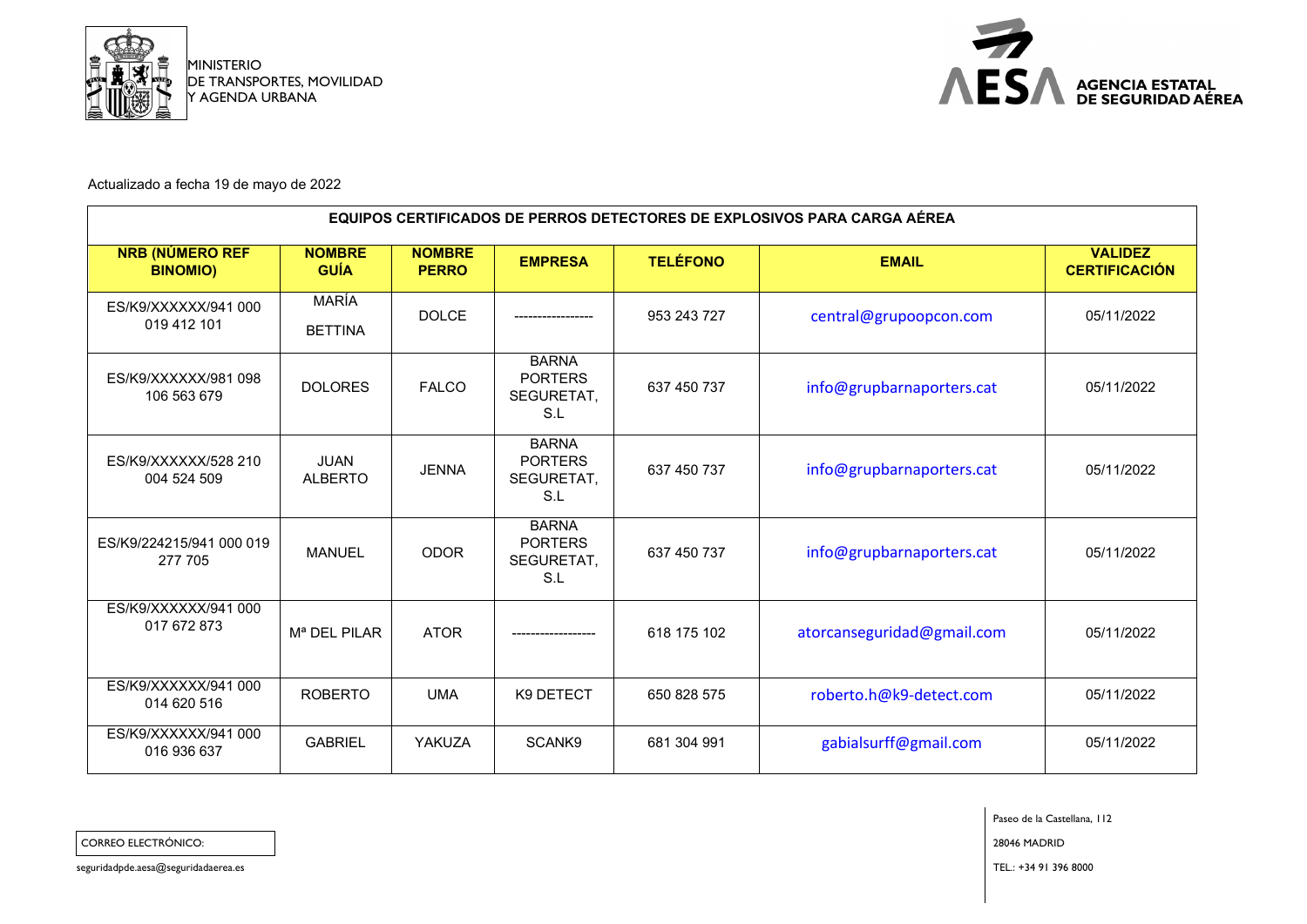

MINISTERIO DE TRANSPORTES, MOVILIDAD Y AGENDA URBANA



| ES/K9/XXXXXX/941 000<br>023 649 748 | <b>ALEJANDRO</b>               | <b>PINCHE</b>    | -------------------                                                       | 669 402 470                | alex19480@gmail.com            | 05/11/2022 |
|-------------------------------------|--------------------------------|------------------|---------------------------------------------------------------------------|----------------------------|--------------------------------|------------|
| ES/K9/XXXXXX/941 000<br>018 606 244 | <b>CONCEPCIÓN</b>              | <b>ASIS</b>      | <b>OPCON</b><br>SEGURIDAD,<br><b>SL</b>                                   | 902 091 844/953<br>243 727 | central@grupoopcon.com         | 05/11/2022 |
| ES/K9/XXXXXX/981 098<br>104 703 601 | <b>DANIEL</b>                  | <b>ASLAN</b>     | <b>GRUPO GFS</b>                                                          | 723 495 795                | info@grupogfs.es               | 05/11/2022 |
| ES/K9/XXXXXX/941 000<br>017 920 979 | <b>MARÍA</b><br><b>BETTINA</b> | <b>NIX</b>       | ------------------                                                        | 953 243 727                | central@grupoopcon.com         | 05/11/2022 |
| ES/K9/XXXXXX/967 000<br>009 633 222 | <b>JORDI</b>                   | <b>REXO</b>      | <b>ICTS</b><br>HISPANIA, S.A.                                             | 630 992 870                | jmmaqueda@ictsspain.com        | 05/11/2022 |
| ES/K9/XXXXXX/941 000<br>016 659 092 | ÁNGEL                          | <b>ARCO</b>      | <b>SICOR</b><br><b>SEGURIDAD</b>                                          | 647 702 755                | seccioncanina@gruposicor.com   | 05/11/2022 |
| ES/K9/XXXXX/985 170<br>000 068 812  | <b>JORGE</b>                   | <b>BOLTON</b>    |                                                                           | 678 067 485                | Jorgepp11@hotmail.com          | 05/11/2022 |
| ES/K9/XXXXX/981 098<br>102 989 986  | <b>EDGAR</b>                   | <b>MAX</b>       | <b>SECURITAS</b><br><b>SEGURIDAD</b><br>ESPAÑA S.A.<br>(UNIDAD<br>CANINA) | 93 223 92 33               | andres.sancho@securitas.es     | 05/11/2022 |
| ES/K9/XXXXX/941 000<br>017 838 569  | <b>JESÚS</b><br><b>VICENTE</b> | <b>LUPITA</b>    | <b>SECIMAT</b><br><b>SERVICIOS</b>                                        | 687 788 581                | miguel.matesanz@matesanzk9.com | 05/11/2022 |
| ES/K9/44875/941 000 018<br>183 746  | <b>JESÚS</b><br><b>VICENTE</b> | A-TIBUU          | <b>SECIMAT</b><br><b>SERVICIOS</b>                                        | 687 788 581                | miguel.matesanz@matesanzk9.com | 05/11/2022 |
| ES/K9/XXXXX/977 200<br>008 755 778  | <b>SERGIO</b>                  | QUILEZ<br>(ARCO) | <b>SECIMAT</b><br><b>SERVICIOS</b>                                        | 687 788 581                | miguel.matesanz@matesanzk9.com | 05/11/2022 |

Paseo de la Castellana, 112

CORREO ELECTRÓNICO: 28046 MADRID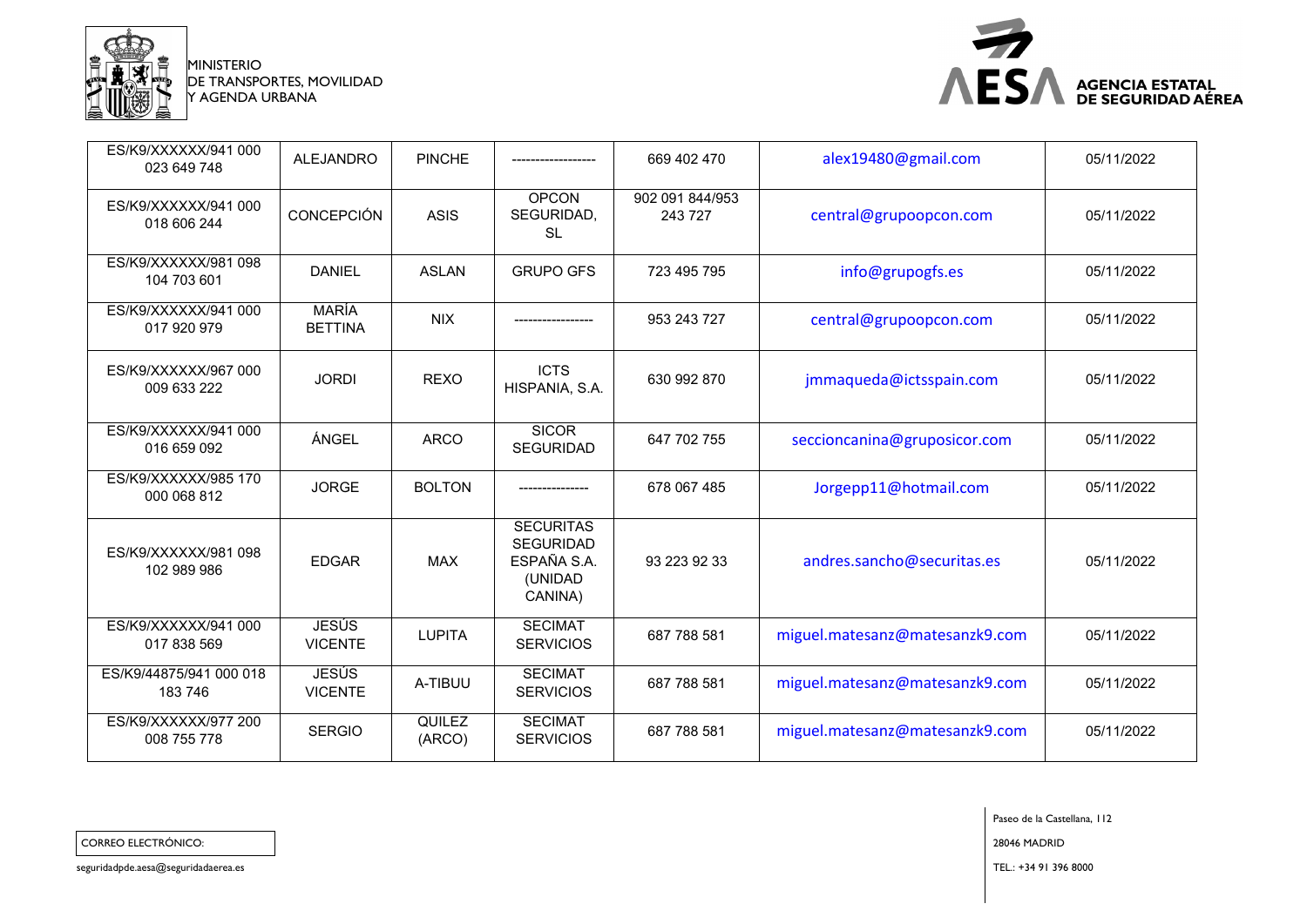

MINISTERIO DE TRANSPORTES, MOVILIDAD Y AGENDA URBANA



| ES/K9/XXXXX/941 000<br>021 759 598  | <b>SERGIO</b>                 | <b>NEO</b>    |                                                                           | 686579038                  | sergiovi82@gmail.com       | 05/11/2022 |
|-------------------------------------|-------------------------------|---------------|---------------------------------------------------------------------------|----------------------------|----------------------------|------------|
| ES/K9/XXXXX/528 210<br>004 196 980  | <b>JOSÉ LUIS</b>              | <b>BART</b>   | <b>SECURITAS</b><br><b>SEGURIDAD</b><br>ESPAÑA S.A.<br>(UNIDAD<br>CANINA) | 93 223 92 33               | andres.sancho@securitas.es | 05/11/2022 |
| ES/K9/XXXXXX/939 000<br>010 377 647 | <b>HERMANN</b>                | <b>LEX</b>    | <b>SECURITAS</b><br><b>SEGURIDAD</b><br>ESPAÑA S.A.<br>(UNIDAD<br>CANINA) | 93 223 92 33               | andres.sancho@securitas.es | 05/11/2022 |
| ES/K9/XXXXXX/939 000<br>002 338 021 | <b>FRANCISCO</b>              | <b>ADLER</b>  | <b>ICTS</b><br>HISPANIA, S.A.                                             | 630 992 870                | jmmaqueda@ictsspain.com    | 05/11/2022 |
| ES/K9/XXXXX/985 113<br>000 447 476  | JOSÉ                          | <b>VANNA</b>  | <b>ICTS</b><br>HISPANIA, S.A.                                             | 630 992 870                | jmmaqueda@ictsspain.com    | 05/11/2022 |
| ES/K9/XXXXXX/941 000<br>022 951 876 | <b>ROBERTO</b>                | <b>DAKOTA</b> | <b>OPCON</b><br>SEGURIDAD,<br><b>SL</b>                                   | 902 091 844/953<br>243 727 | central@grupoopcon.com     | 05/11/2022 |
| ES/K9/XXXXXX/939 000<br>002 338 014 | <b>ROBERTO</b>                | <b>XANDER</b> | <b>OPCON</b><br>SEGURIDAD,<br><b>SL</b>                                   | 902 091 844/953<br>243 727 | central@grupoopcon.com     | 05/11/2022 |
| ES/K9/XXXXXX/941 000<br>019 399 762 | <b>MARÍA</b><br><b>TERESA</b> | <b>HOPE</b>   | <b>OPCON</b><br>SEGURIDAD,<br><b>SL</b>                                   | 657 681 369                | maycab8@hotmail.com        | 05/11/2022 |
| ES/K9/XXXXXX/941 000<br>023 035 166 | <b>LYDIA</b>                  | <b>ALFA</b>   |                                                                           | 633 428 664                | lydiiaesf@gmail.com        | 05/11/2022 |

Paseo de la Castellana, 112 CORREO ELECTRÓNICO: 28046 MADRID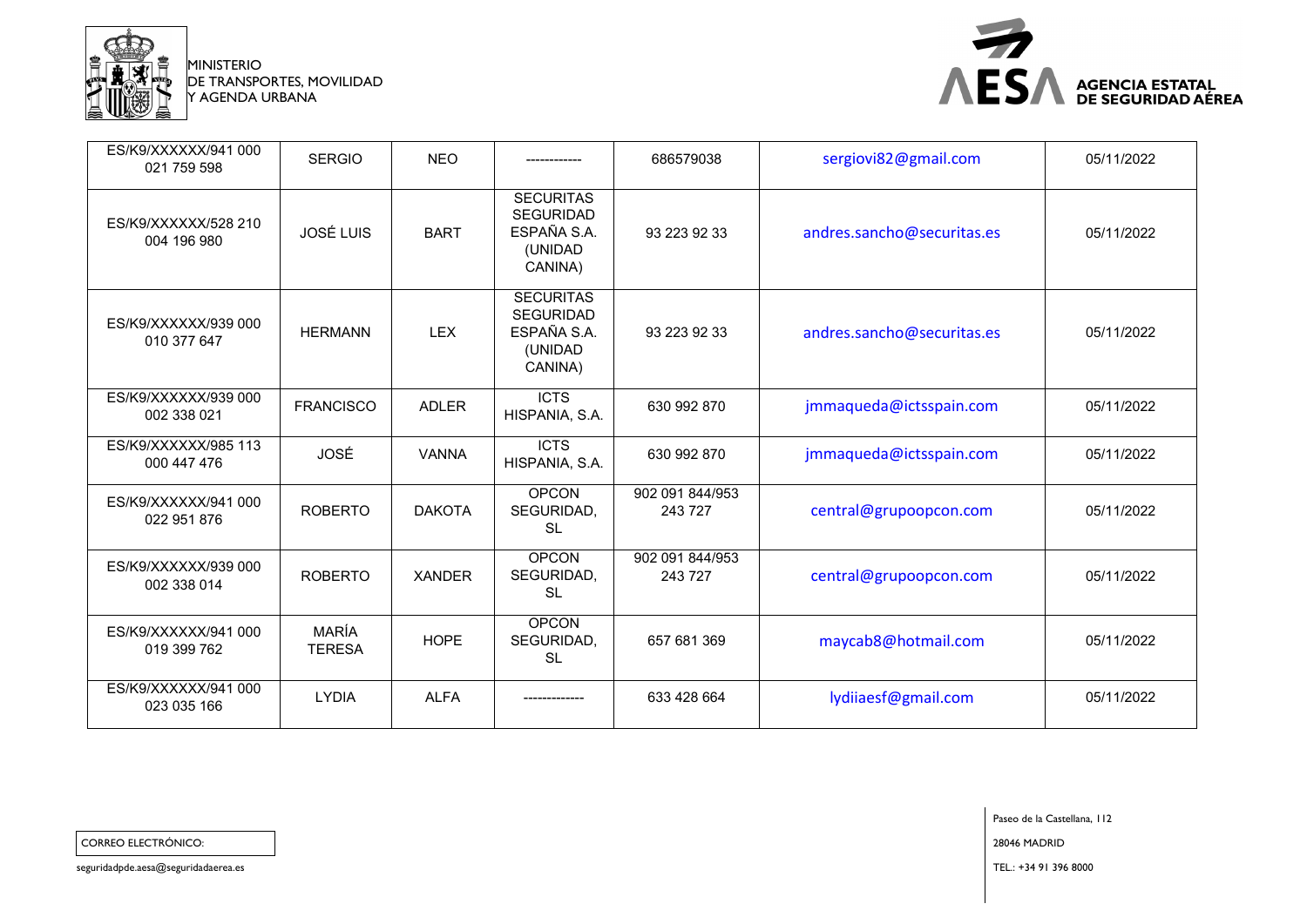

MINISTERIO DE TRANSPORTES, MOVILIDAD Y AGENDA URBANA



| ES/K9/XXXXX/981098<br>106 645 575   | <b>SALVADOR</b>                | SANDY         | <b>OPCON</b><br>SEGURIDAD,<br><b>SL</b> | 648 197 389 | salvadorft3@hotmail.com           | 05/11/2022 |
|-------------------------------------|--------------------------------|---------------|-----------------------------------------|-------------|-----------------------------------|------------|
| ES/K9/XXXXXX/941 000<br>017 212 920 | <b>MARTA</b>                   | <b>ASIA</b>   | <b>OPCON</b><br>SEGURIDAD,<br><b>SL</b> | 699 595 636 | marttacano@gmail.com              | 05/11/2022 |
| ES/K9/XXXXXX/941 000<br>017 368 159 | <b>JULIA ELENA</b>             | <b>RUMBA</b>  | <b>LEVANTINA DE</b><br><b>SEGURIDAD</b> | 963 515 600 | levantina@levantina.net           | 05/11/2022 |
| ES/K9/XXXXX/985 113<br>001 208 100  | <b>JUAN</b><br><b>VIRGILIO</b> | <b>SAM</b>    | <b>LEVANTINA DE</b><br><b>SEGURIDAD</b> | 963 515 600 | levantina@levantina.net           | 05/11/2022 |
| ES/K9/XXXXX/978 101<br>081 394 632  | <b>CRISTIAN</b>                | <b>NERÓN</b>  |                                         | 628 825 119 | kristcl@hotmail.com               | 05/11/2022 |
| ES/K9/XXXXX/985 170<br>000 069 064  | <b>DAVID</b>                   | <b>MAY</b>    | <b>SICOR</b><br><b>SEGURIDAD</b>        | 652 083 232 | david.dalton28@gmail.com          | 05/11/2022 |
| ES/K9/XXXXX/941 000<br>022 270 111  | <b>ALBERTO</b>                 | <b>ZEUS</b>   | <b>SICOR</b><br><b>SEGURIDAD</b>        | 647 702 755 | seccioncanina@gruposicor.com      | 05/11/2022 |
| ES/K9/XXXXX/250 268<br>712 462 740  | <b>MANUEL</b>                  | <b>TANGO</b>  | <b>SCHOOLCANIN</b>                      | 619 454 174 | Manu75rr@gmail.com                | 05/11/2022 |
| ES/K9/XXXXX/985 113<br>002 585 954  | <b>ANAHI</b>                   | <b>THOR</b>   |                                         | 679 776 389 | anahidelacallekmikcedcc@gmail.com | 05/11/2022 |
| ES/K9/XXXXX/941 000<br>021 140 130  | <b>JULIO</b>                   | <b>ESTHOR</b> | <b>SCHOOLCANIN</b>                      | 662 028 292 | julioalbemartin@gmail.com         | 05/11/2022 |
| ES/K9/XXXXXX/941 000<br>017 368 113 | <b>SERGIO</b>                  | <b>DINA</b>   | <b>OPCON</b><br>SEGURIDAD,<br><b>SL</b> | 686 579 038 | sergiovi82@gmail.com              | 30/05/2023 |
| ES/K9/XXXXXX/982 000<br>210 076 060 | <b>JUAN RAMÓN</b>              | <b>THOR</b>   | <b>BARNA</b><br><b>PORTERS</b>          | 637 450 737 | barnaseguretat@barnaseguretat.cat | 30/05/2023 |

Paseo de la Castellana, 112

CORREO ELECTRÓNICO: 28046 MADRID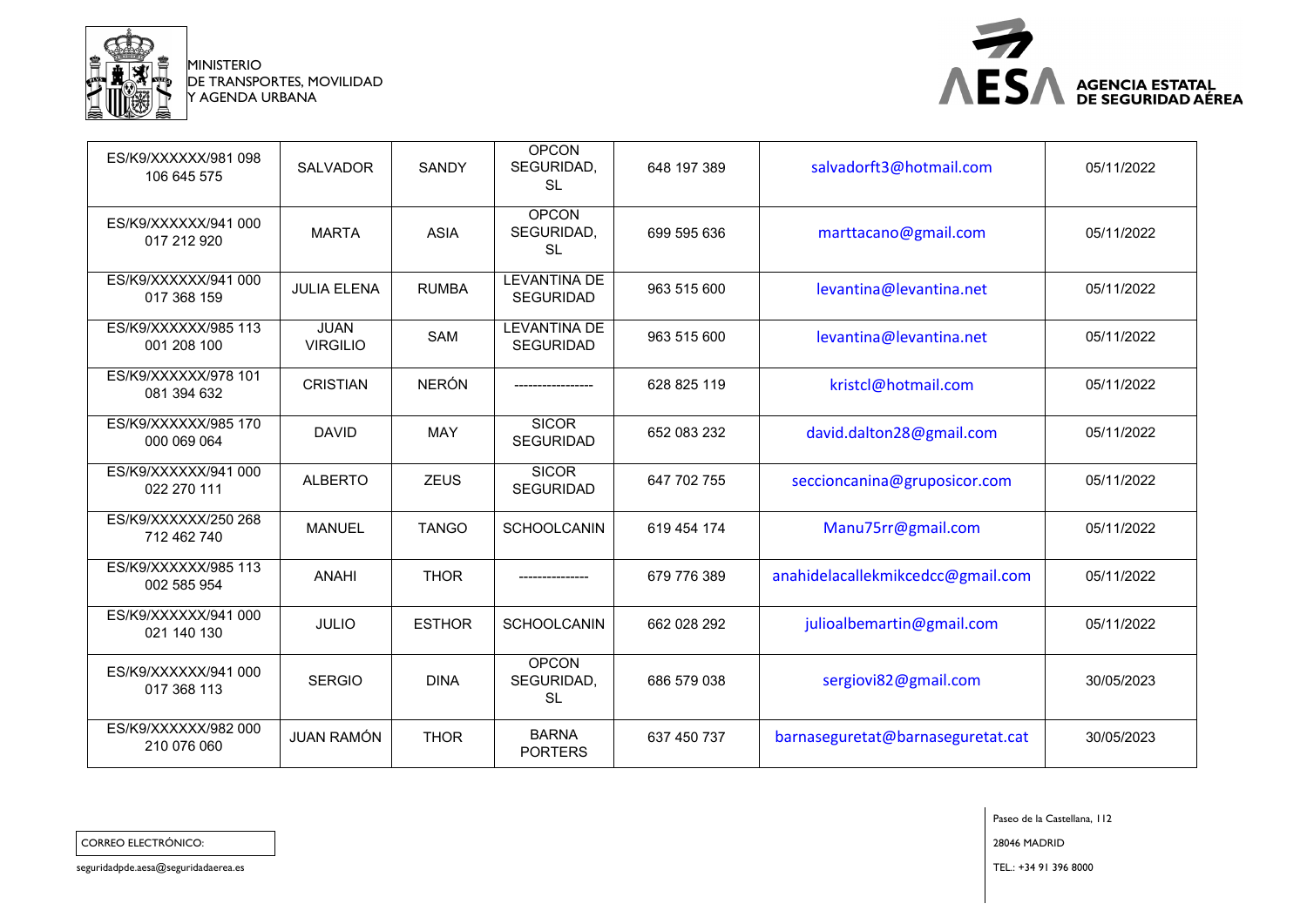

MINISTERIO DE TRANSPORTES, MOVILIDAD Y AGENDA URBANA



|                                     |                                 |                 | SEGURETAT,<br>S.L                                                         |              |                              |            |
|-------------------------------------|---------------------------------|-----------------|---------------------------------------------------------------------------|--------------|------------------------------|------------|
| ES/K9/XXXXX/642 099<br>000 237 131  | <b>MARIAN</b>                   | <b>INKA</b>     | <b>ICTS</b><br>HISPANIA, S.A.                                             | 630 992 870  | jmmaqueda@ictsspain.com      | 30/05/2023 |
| ES/K9/XXXXX/941 000<br>017 343 256  | <b>JUAN</b><br><b>MANUEL</b>    | <b>LORA</b>     | <b>ICTS</b><br>HISPANIA, S.A.                                             | 630 992 870  | jmmaqueda@ictsspain.com      | 30/05/2023 |
| ES/K9/XXXXX/900 176<br>000 113 131  | <b>VICTOR</b><br><b>MARIANO</b> | <b>IRA</b>      | <b>SICOR</b><br><b>SEGURIDAD</b>                                          | 647 702 755  | seccioncanina@gruposicor.com | 30/05/2023 |
| ES/K9/XXXXXX/YYY YYY<br>YYY YYY YYY | ARANZAZU                        | <b>BAGHEERA</b> |                                                                           | 639343444    | arantop@hotmail.com          | 30/05/2023 |
| ES/K9/XXXXXX/YYY YYY<br>YYY YYY YYY | ARANZAZU                        | <b>DENNIS</b>   |                                                                           | 639343444    | arantop@hotmail.com          | 30/05/2023 |
| ES/K9/XXXXXX/900 176<br>000 071 327 | <b>ALFREDO</b><br><b>MIGUEL</b> | <b>APACHE</b>   |                                                                           | 637 542 476  | fredy.bus@hotmail.com        | 30/05/2023 |
| ES/K9/XXXXXX/967 000<br>009 633 176 | JOSÉ<br><b>ANDRÉS</b>           | <b>ROBBY</b>    | <b>SECURITAS</b><br><b>SEGURIDAD</b><br>ESPAÑA S.A.<br>(UNIDAD<br>CANINA) | 93 223 92 33 | andres.sancho@securitas.es   | 30/05/2023 |
| ES/K9/XXXXX/981 098<br>106 792 260  | <b>EDGAR</b>                    | <b>LLOP</b>     | <b>SECURITAS</b><br><b>SEGURIDAD</b><br>ESPAÑA S.A.<br>(UNIDAD<br>CANINA) | 93 223 92 33 | andres.sancho@securitas.es   | 30/05/2023 |
| ES/K9/XXXXXX/941 000<br>019 498 026 | <b>IVÁN</b>                     | <b>BALA</b>     | <b>SICOR</b><br><b>SEGURIDAD</b>                                          | 622 556 126  | ivankp10@hotmail.com         | 30/05/2023 |
|                                     |                                 |                 |                                                                           |              |                              |            |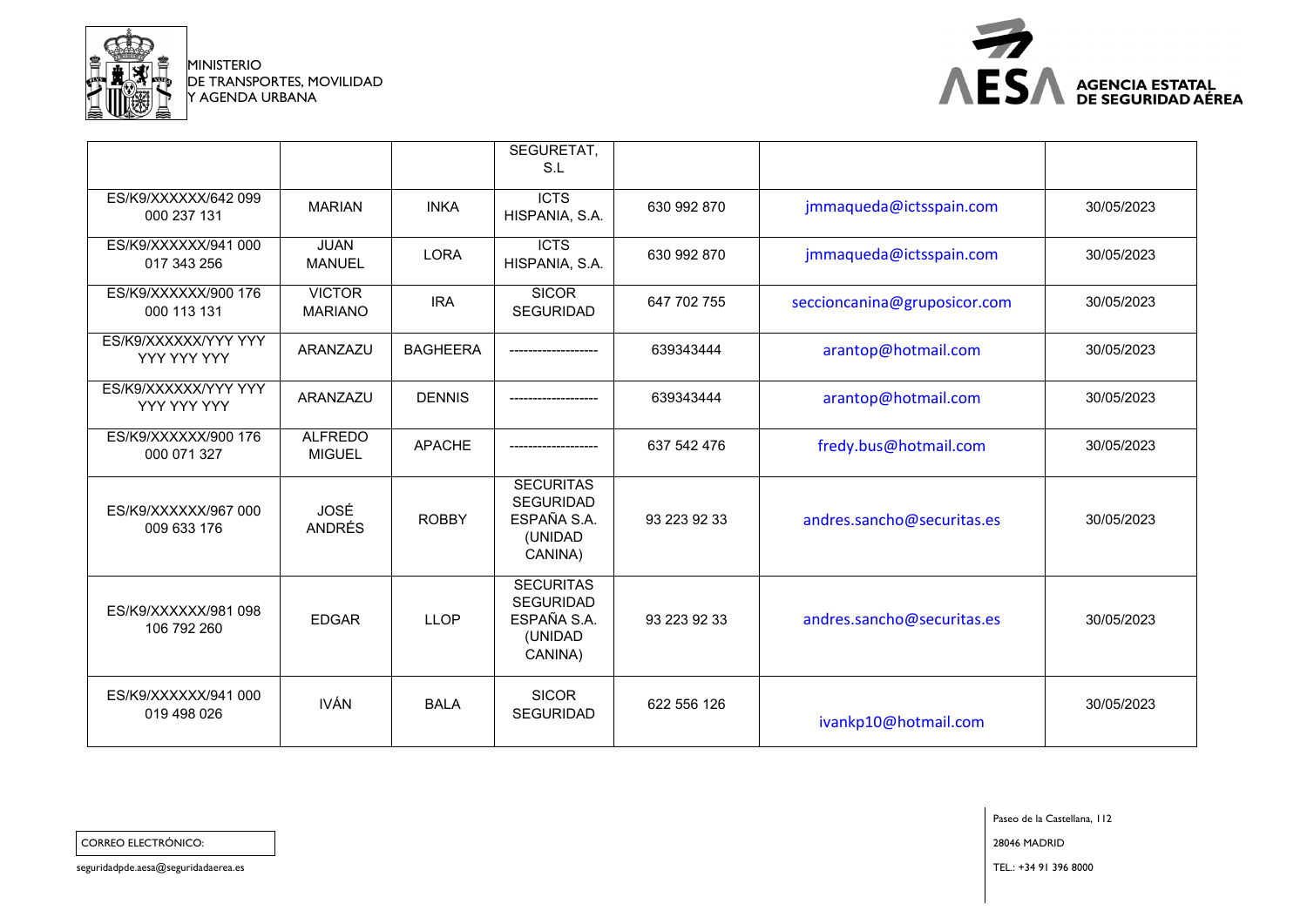

MINISTERIO DE TRANSPORTES, MOVILIDAD Y AGENDA URBANA



| ES/K9/XXXXXX/941 000<br>021 055 732 | <b>MARTÍN</b>                   | <b>BENI</b>   | <b>SECURITAS</b><br><b>SEGURIDAD</b><br>ESPAÑA S.A.<br>(UNIDAD<br>CANINA) | 93 223 92 33 | andres.sancho@securitas.es   | 30/05/2023 |
|-------------------------------------|---------------------------------|---------------|---------------------------------------------------------------------------|--------------|------------------------------|------------|
| ES/K9/XXXXXX/945 000<br>017 740 292 | <b>JUAN</b><br><b>FRANCISCO</b> | <b>ARES</b>   | <b>SICOR</b><br><b>SEGURIDAD</b>                                          | 647 702 755  | seccioncanina@gruposicor.com | 30/05/2023 |
| ES/K9/XXXXX/941 000<br>019 289 324  | <b>SERGIO</b>                   | <b>LULA</b>   | <b>SICOR</b><br><b>SEGURIDAD</b>                                          | 647 702 755  | seccioncanina@gruposicor.com | 30/05/2023 |
| ES/K9/XXXXX/938 000<br>000 554 386  | <b>ALBERTO</b>                  | <b>DOLLAR</b> | <b>SICOR</b><br><b>SEGURIDAD</b>                                          | 647 702 755  | seccioncanina@gruposicor.com | 30/05/2023 |
| ES/K9/XXXXXX/941 000<br>024 065 094 | <b>SERGIO</b>                   | <b>ROCCO</b>  | <b>SICOR</b><br><b>SEGURIDAD</b>                                          | 647 702 755  | seccioncanina@gruposicor.com | 30/05/2023 |
| ES/K9/XXXXX/900 182<br>001 397 114  | <b>PEDRO</b>                    | <b>KOKO</b>   | <b>BARNA</b><br><b>PORTERS</b><br>SEGURETAT,<br>S.L                       | 637 450 737  | info@grupbarnaporters.cat    | 30/05/2023 |
| ES/K9/XXXXX/982 000<br>210 076 060  | <b>JUAN RAMÓN</b>               | <b>RINA</b>   | <b>BARNA</b><br><b>PORTERS</b><br>SEGURETAT,<br>S.L                       | 637 450 737  | info@grupbarnaporters.cat    | 30/05/2023 |
| ES/K9/XXXXX/276 096<br>800 019 762  | <b>MANUEL</b>                   | <b>LYON</b>   | <b>BARNA</b><br><b>PORTERS</b><br>SEGURETAT,<br>S.L                       | 637 450 737  | info@grupbarnaporters.cat    | 30/05/2023 |
| ES/K9/XXXXX/528 210<br>006 294 834  | <b>ISAAC</b>                    | <b>LUCA</b>   | <b>BARNA</b><br><b>PORTERS</b><br>SEGURETAT,<br>S.L                       | 637 450 737  | info@grupbarnaporters.cat    | 30/05/2023 |

Paseo de la Castellana, 112

CORREO ELECTRÓNICO: 28046 MADRID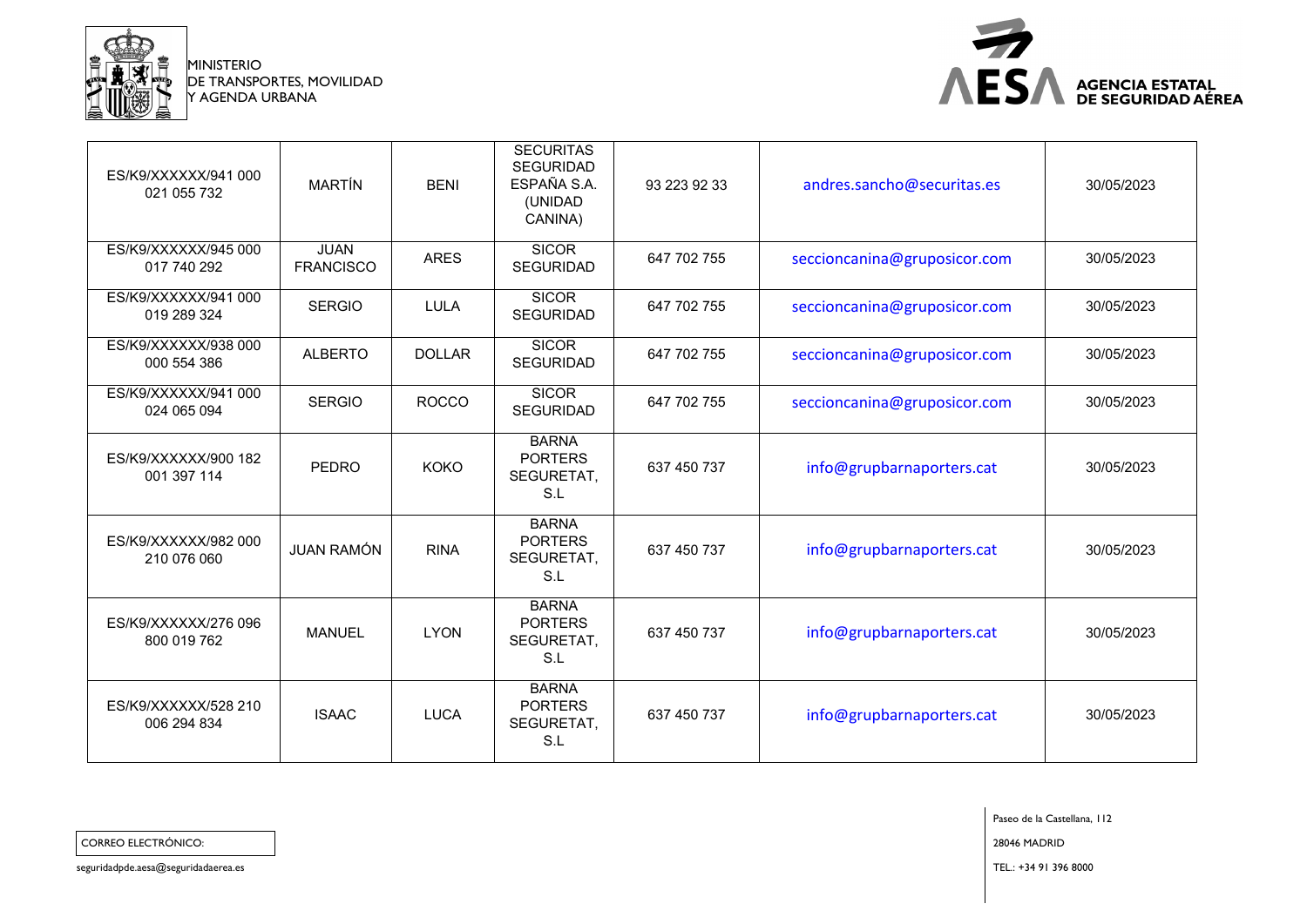

MINISTERIO DE TRANSPORTES, MOVILIDAD Y AGENDA URBANA



| ES/K9/XXXXXX/967 000<br>009 633 431 | <b>JOSE</b><br><b>MANUEL</b>   | <b>BRUNO</b> | <b>SECURITAS</b><br><b>SEGURIDAD</b><br>ESPAÑA S.A.<br>(UNIDAD<br>CANINA) | 93 223 92 33 | andres.sancho@securitas.es   | 30/05/2023 |
|-------------------------------------|--------------------------------|--------------|---------------------------------------------------------------------------|--------------|------------------------------|------------|
| ES/K9/XXXXXX/941 000<br>022 469 604 | <b>CONCEPCIÓN</b>              | <b>WIFI</b>  | <b>OPCON</b><br>SEGURIDAD,<br><b>SL</b>                                   | 699 865 760  | Hidalgo.concepcion@gmail.com | 30/05/2023 |
| ES/K9/XXXXX/941 000<br>019 372 606  | <b>JUAN</b><br><b>VIRGILIO</b> | <b>PACA</b>  | <b>LEVANTINA DE</b><br><b>SEGURIDAD</b>                                   | 963 515 600  | levantina@levantina.net      | 30/05/2023 |
| ES/K9/XXXXXX/968 000<br>010 317 323 | <b>SEILA</b>                   | <b>GRO</b>   | <b>ICTS</b><br>HISPANIA, S.A.                                             | 630 992 870  | jmmaqueda@ictsspain.com      | 30/05/2023 |
| ES/K9/XXXXXX/967 000<br>010 263 150 | <b>DOMSA</b>                   | <b>NOA</b>   | <b>ICTS</b><br>HISPANIA, S.A.                                             | 630 992 870  | jmmaqueda@ictsspain.com      | 30/05/2023 |
| ES/K9/XXXXXX/941 000<br>022 101 857 | LUCÍA                          | <b>EDDA</b>  | <b>SICOR</b><br><b>SEGURIDAD</b>                                          | 653 320 909  | luciadiazmoro@gmail.com      | 30/05/2023 |
| ES/K9/XXXXXX/642 090<br>001 800 241 | <b>MARÍA</b><br><b>ANGELES</b> | GOA          | <b>BARNA</b><br><b>PORTERS</b><br>SEGURETAT,<br>S.L                       | 637 450 737  | info@grupbarnaporters.cat    | 30/05/2023 |
| ES/K9/XXXXXX/941 000<br>022 624 805 | <b>RUBÉN</b>                   | <b>BRUC</b>  |                                                                           | 651 833 499  | Rubenvillena.pt@hotmail.com  | 30/05/2023 |
| ES/K9/XXXXX/941 000<br>023 262 615  | <b>JULIA ELENA</b>             | ELI          | <b>LEVANTINA DE</b><br><b>SEGURIDAD</b>                                   | 963 515 600  | levantina@levantina.net      | 30/05/2023 |
| ES/K9/XXXXX/941 000<br>019 011 624  | <b>JOSÉ</b><br><b>MANUEL</b>   | <b>KINO</b>  | <b>SCHOOLCANIN</b>                                                        |              | Jomanuel capillita@yahoo.es  | 30/05/2023 |
| ES/K9/XXXXXX/941 000<br>022 354 041 | <b>JOSE ANGEL</b>              | LEIA         |                                                                           | 666481775    | jrledesma70@hotmail.com      | 30/05/2023 |

CORREO ELECTRÓNICO: 28046 MADRID

Paseo de la Castellana, 112